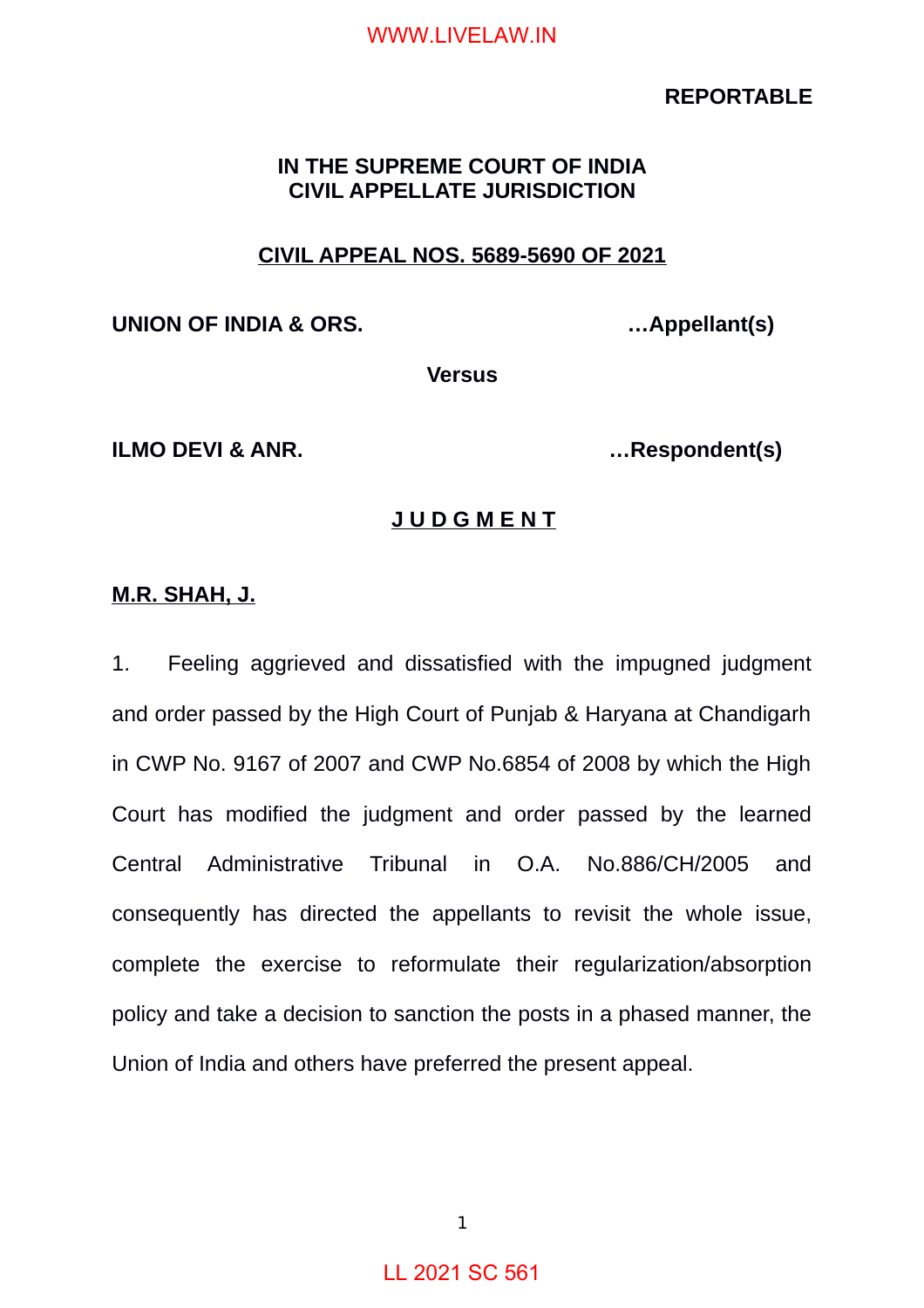The High Court has further directed that till the exercise, as directed above, is undertaken, the appellants shall continue the employees in service with their current status but to those of them who have completed 20 years as part-time daily wagers shall be granted "minimum" basic pay of Group 'D' posts w.e.f. 01.04.2015 and/or the date of completion of 20 years contractual service, whichever is later.

2. That the respondents herein are/were working as contingent paid part-time Sweepers (Safai Karamcharies working for less than five hours a day) in a Post Office at Sector-14, Chandigarh. That the respondents approached the Central Administrative Tribunal being O.A. No.886/CH/2005 seeking directions to frame a regularization/absorption policy for regularization of their service. Alternatively, a direction for grant of temporary status w.e.f. 19.11.1989. The said O.A. was opposed by the department. Written statement was filed stating that the respondents -original applicants are contingent paid Safaiwalas working for less than five hours and, therefore, are not entitled for temporary status. It was further stated that there is no regular sanctioned post of Safaiwala in that particular Post Office in Chandigarh.

2.1 An O.M. dated 11.12.2006 was issued by the Ministry of Personnel, Public Grievances & Pensions (DoPT), Government of India by which regularization of qualified workers appointed against

2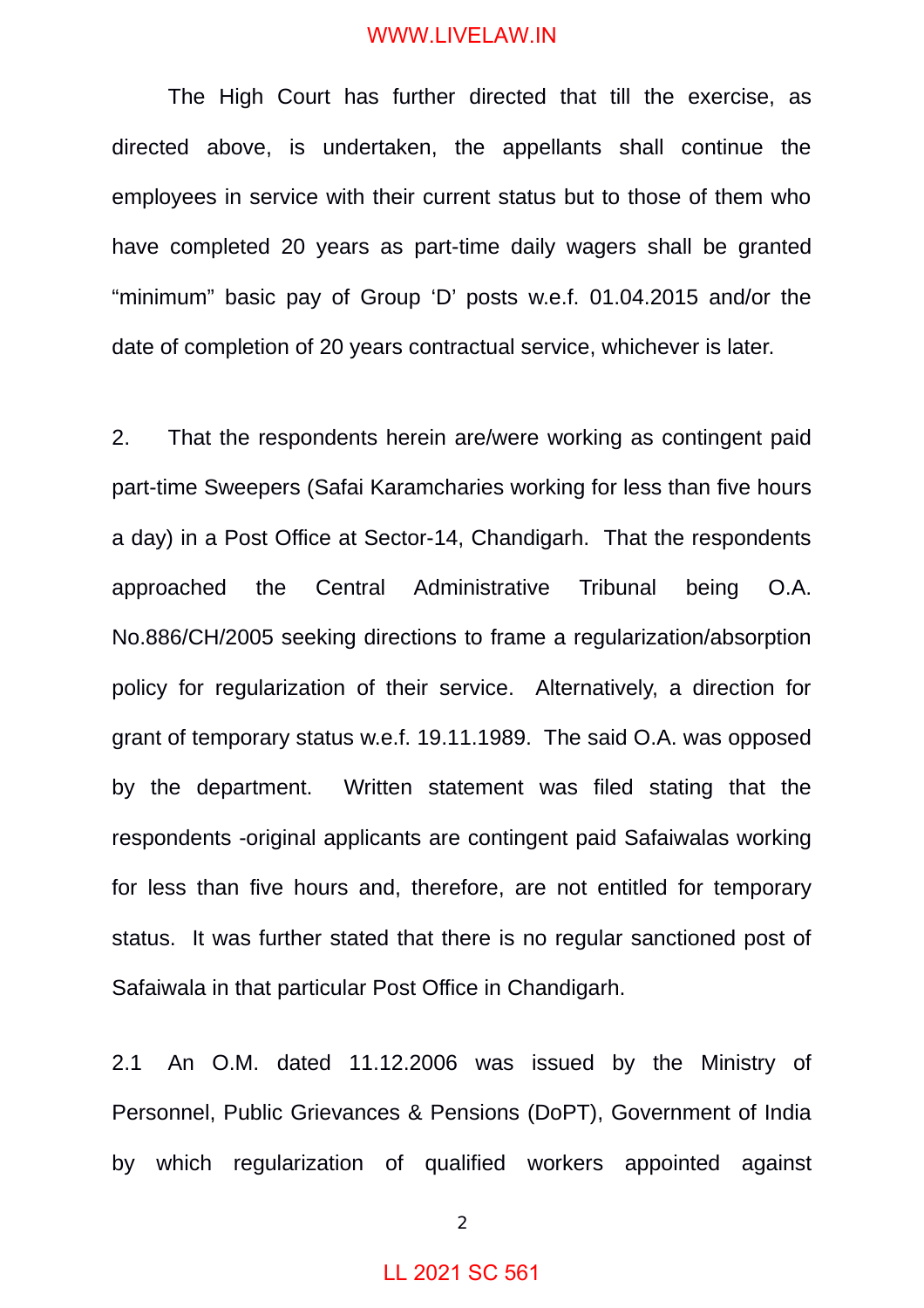sanctioned posts in irregular manner was declared. A regularization policy was framed considering the decision of this Court in the case of **Secretary, State of Karnataka & Ors. Vs. Umadevi (3) and Ors., (2006) 4 SCC 1.** It provided that the Union of India, the State Governments and their instrumentalities should take steps to regularize as a one-time measure the services of such irregularly appointed, qualified persons, in terms of the statutory requirement of the Rules for the posts, who have worked for ten years or more in duly sanctioned posts but not under cover of orders of the courts or of tribunals. As the respondents - original applicants were serving as part-time employees working for five hours a day and there were no regular sanctioned posts in the particular Post Office and so they were not granted the benefit of the said O.M. dated 11.12.2006. By the judgment and order dated 17.01.2007, the learned Tribunal disposed of the said O.A. rejecting the claim of the respondents for their regularization. However, the learned Tribunal observed that since the Department need the continuous service of Safaiwalas, they shall advertise this post to appoint regular Safaiwala through proper process of selection positively within three months. The learned Tribunal also further directed that the respondents herein may also be considered for such selection after providing age relaxation to them under the relevant rules keeping in view that they have been working for last so many years without interruption. Learned Tribunal also observed that till then they are at liberty to allow the

3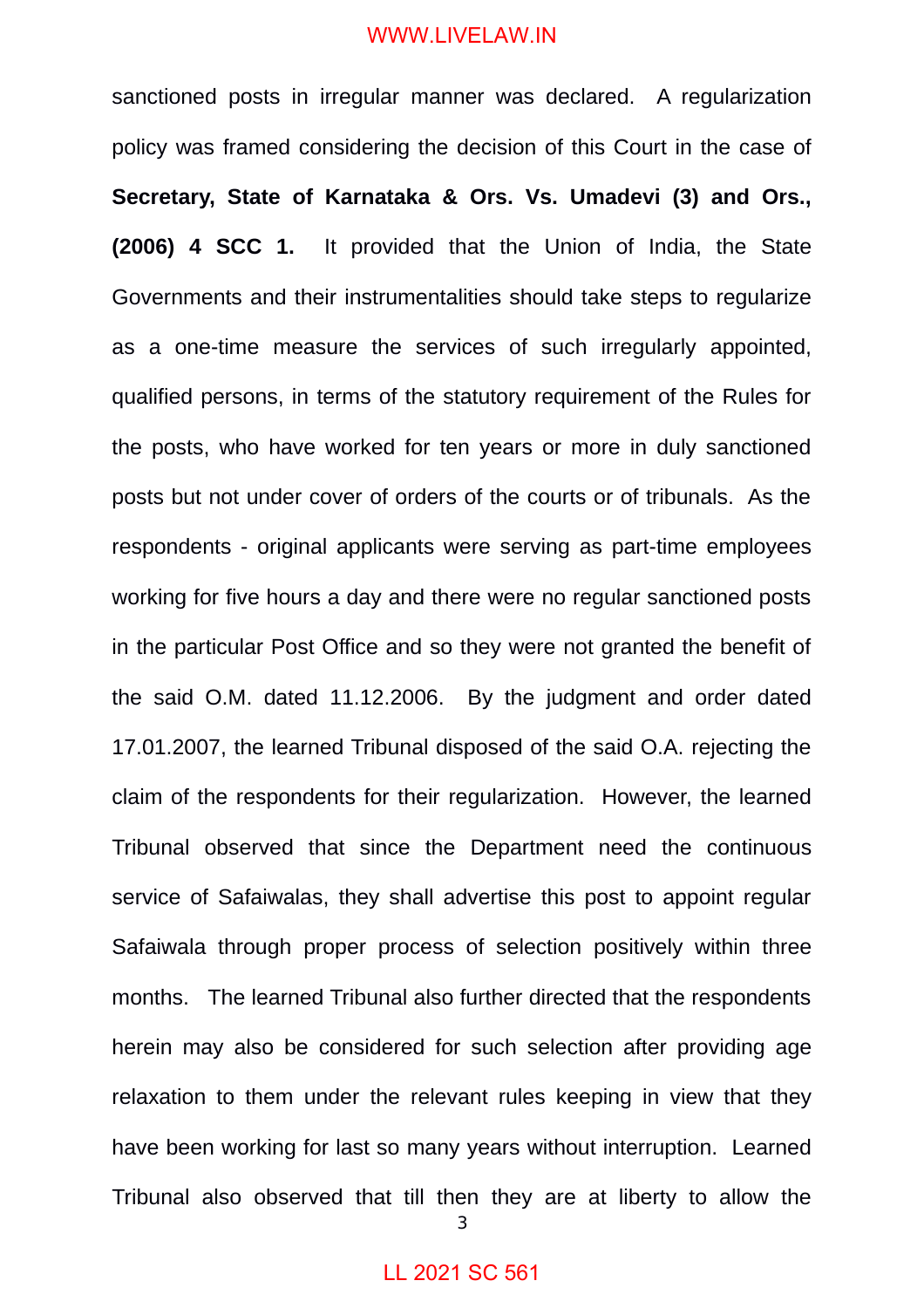respondents to continue to perform their duties with the present status (as part-time). Learned Tribunal also observed that in case a one-time scheme is formulated by the Department/Government in exercise of the directions of this Court in the case of **Umadevi (supra)**, the respondents' cases may also be considered for regularization, if they fulfill the required conditions as prescribed in the said scheme.

2.2 Feeling aggrieved and dissatisfied with the judgment and order passed by the learned Tribunal dated 17.01.2007 passed in O.A. No. 886/CH/2005 both, the Union of India and the respondents herein – parttime employees filed their respective writ petitions before the High Court being CWP Nos. 9167 of 2007 and 6854 of 2008. At this stage, it is required to be noted that pursuant to the judgment and order passed by the learned Tribunal, the Department/Government was required to formulate the regularization scheme, which was not formulated and, therefore, the contempt proceedings were initiated. By its order dated 19.05.2014, the High Court issued a notice in the contempt proceedings to the Secretary (Post) and directed to place the scheme before the Court by 04.07.2014. In view of the abovesaid directions dated 19.05.2014, the Department formulated a policy for regularization of casual labourers considering the observations made by this Court in the case of **Umadevi (supra)** and subsequent to the O.M. of DoPT dated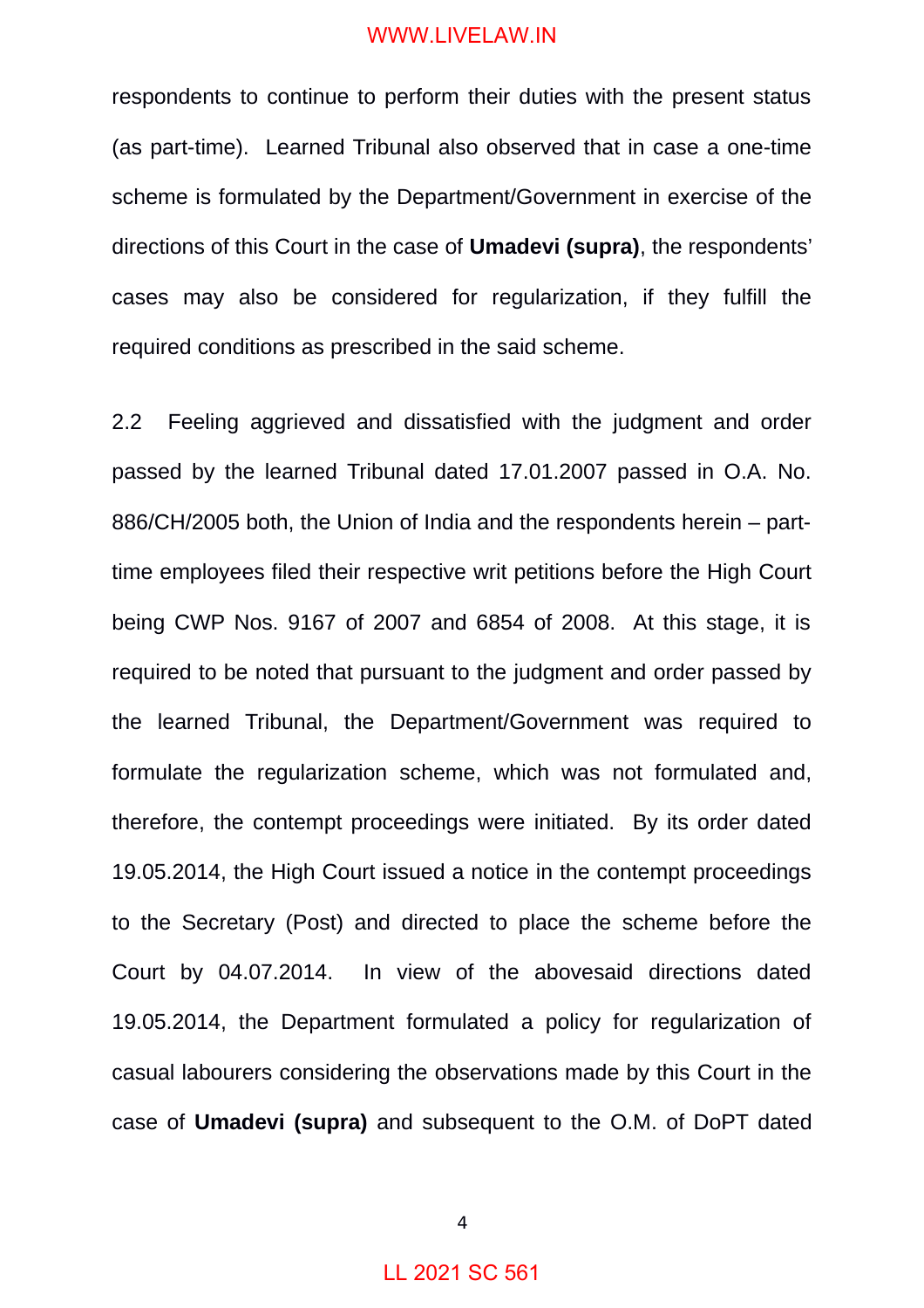11.12.2006 (referred to hereinabove) for the welfare of the casual labourers.

2.3 That by order dated 06.08.2014, the High Court directed the appellants to reconsider the claim of the respondents as per the new policy dated 30.06.2014. The authorities rejected the claim by order dated 11.09.2014 for the reasons that; (i) there are no sanctioned posts and (ii) employees have not completed 10 years of service as on 10.04.2006 namely, the date of decision of this Court in **Umadevi (supra).** 

2.4 By the impugned common judgment and order, the High Court has

disposed of the aforesaid writ petitions with the following directions:-

"**[22]** We, thus, direct the petitioner-authorities to re-visit the whole issue in its right perspective and complete the exercise to re-formulate their policy and take a decision to sanction the posts in phased manner within a specified time schedule. Let such a decision be taken within a period of six months from the date of receiving a certified copy of this order.

**[23]** Till the exercise as directed above, is undertaken, the respondents shall continue in service with their current status but those of them who have completed 20 years as part-time daily wagers, shall be granted 'minimum' basic pay of Group 'D' post(s) w.e.f. 1.4.2015 and/or the date of completion of 20 years contractual service, whichever is later."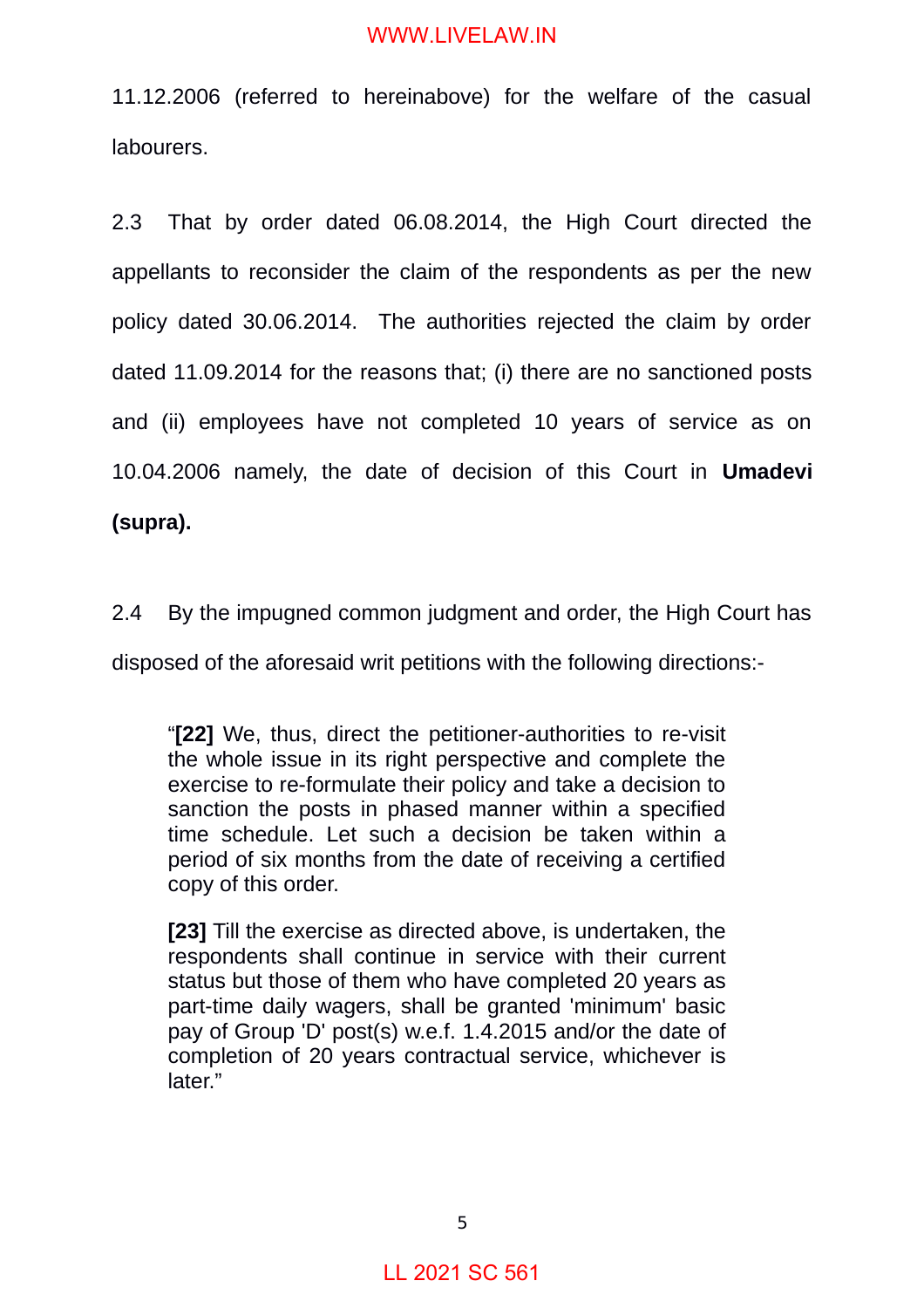2.5 Feeling aggrieved and dissatisfied with the impugned common judgment and order passed by the High Court, the Union of India and others have preferred the present appeals.

3. At this stage, it is required to be noted that while issuing notice in the present appeals on 22.07.2016, this Court passed the following order:-

"On hearing Mr. Ranjit Kumar, learned Solicitor General appearing on behalf of the petitioners, we are not inclined to interfere with the directions of the High Court in paragraph 23 for granting minimum basic pay to Group 'D' posts from a particular date to those who have completed 20 years of part-time daily wage service. The petitioners should carry out that direction.

Insofar as the directions of the High Court to re-visit the whole issue of sanction of posts etc. and reformulation of policy are concerned, there appears some merits in the submission that the High Court should not have interfered in policy matters.

Issue notice on the special leave petition in that respect as well as on the application for condonation of delay.

The direction contained in paragraph 22 of the impugned order shall remain stayed until further orders."

4. Ms. Madhvi Divan, learned ASG has appeared on behalf of the appellants and Shri Rahul Gupta, learned counsel has appeared on behalf of the respondents.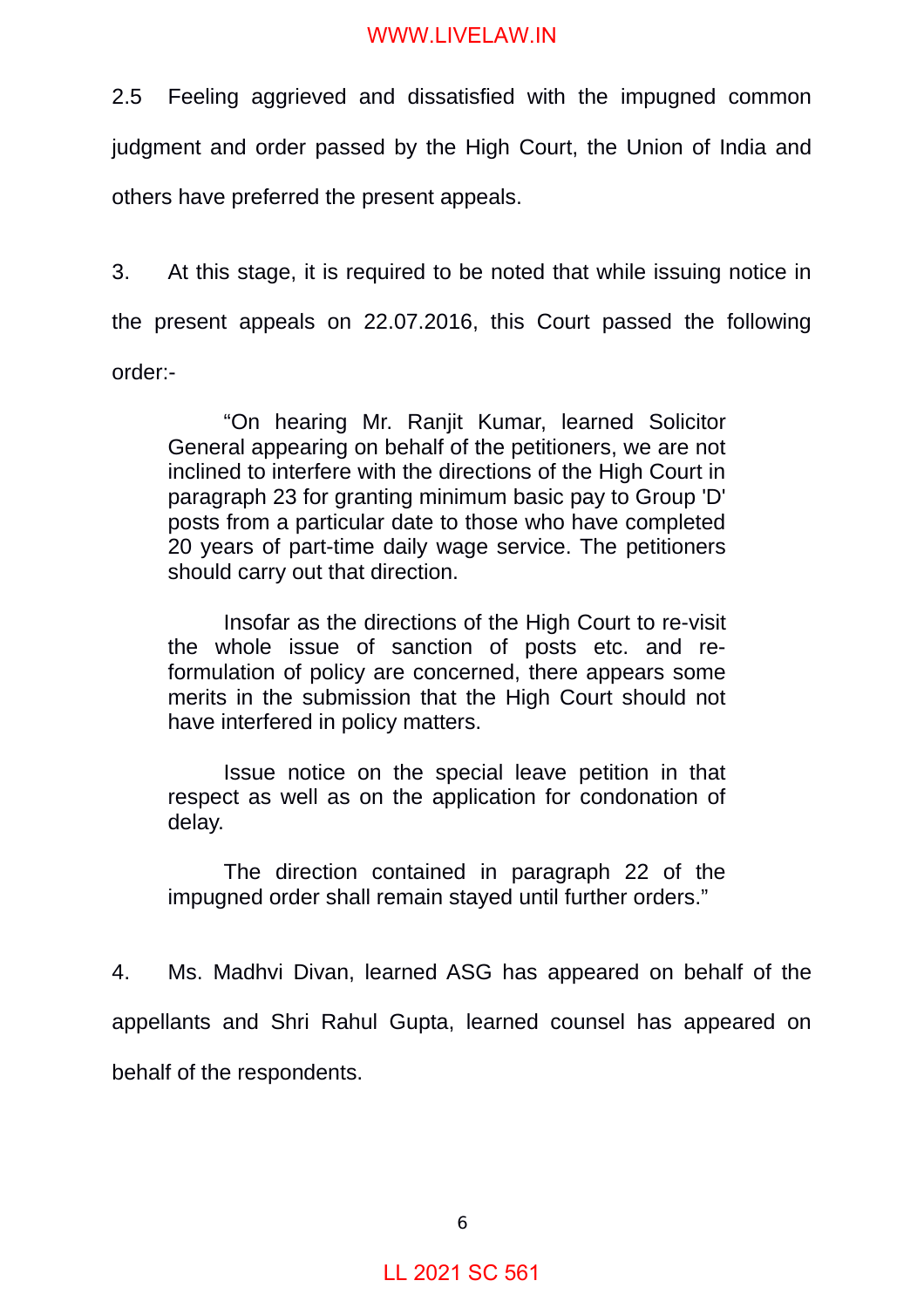5. Ms. Madhvi Divan, learned ASG has vehemently submitted that the High Court has not properly appreciated the facts that in the Post Office where the respondents were working, there are no sanctioned posts and that the respondents were serving as part-time contingent Safaiwalas for five hours a day and their wages were paid even from the contingent fund. It is submitted that neither the O.M. dated 11.12.2006 nor the subsequent regularization policy dated 30.06.2014 shall be applicable to the facts of the case at hand.

5.1 It is further submitted that even in the impugned judgment also, the High Court has observed that the respondents were working as part-time daily wages sweepers. It is submitted, therefore, in absence of the sanctioned posts in the Post Office where the respondents were working as part-time Safaiwalas, there services cannot be regularized.

5.2 It is further submitted that the directions issued by the High Court to sanction the posts can be said to be a policy decision, and, therefore, the High Court is not justified in issuing the Mandamus and/or direction to create and sanction the posts. It is submitted that the High Court has not properly appreciated the facts that even the O.M. dated 11.12.2006 and subsequent regularization policy dated 30.06.2014 were absolutely in consonance with the decision of this Court in the case of **Umadevi (supra).** It is submitted that in the case of **Umadevi (supra)** it has been

7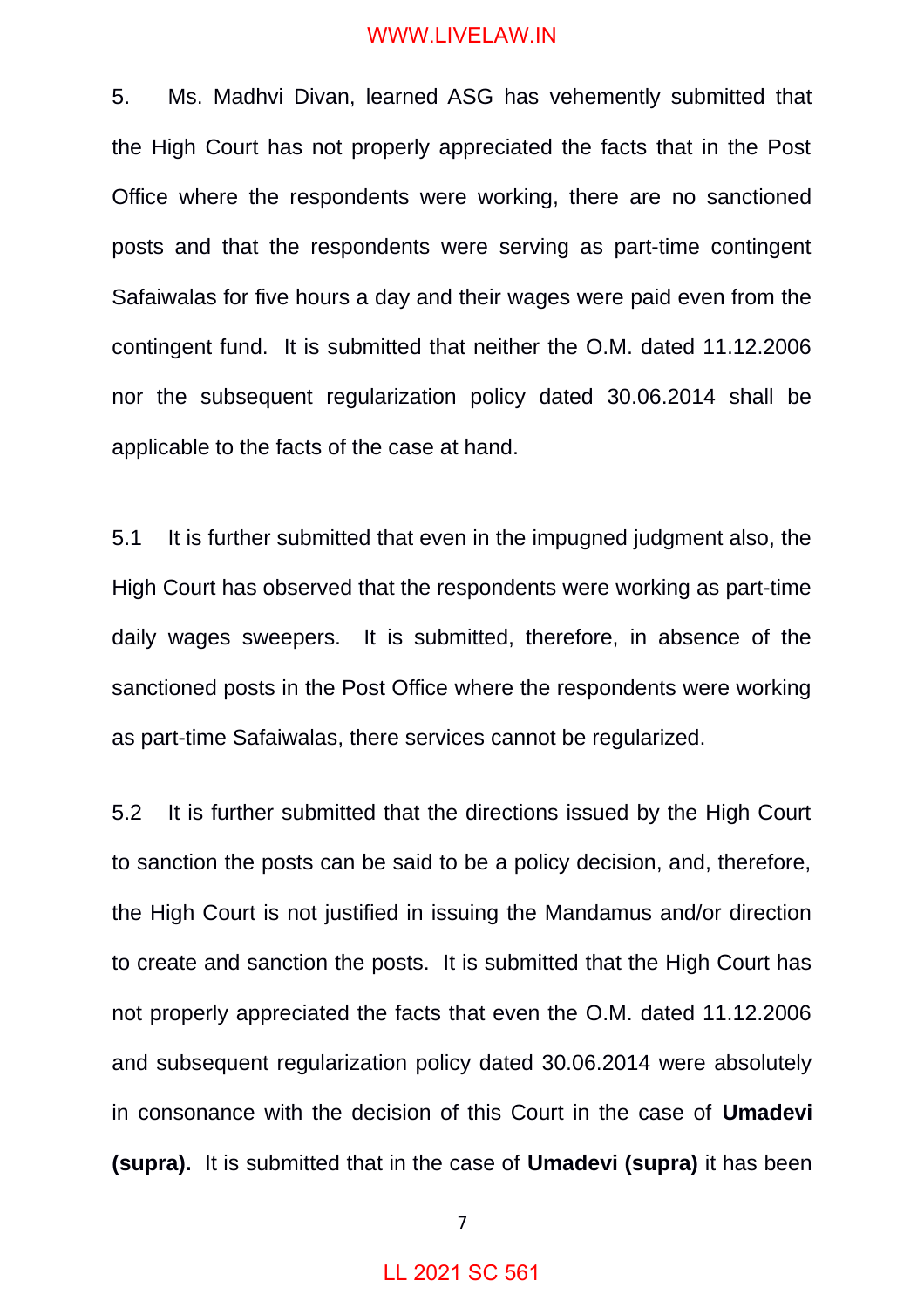specifically observed that the High Court, in exercise of jurisdiction under Article 226 of the Constitution of India, should not ordinarily issue direction for absorption, regularization or permanent continuance unless the recruitment was itself done regularly and in terms of constitutional scheme.

5.3 It is submitted that as per the dictum of this Court in the case of **Umadevi (supra),** the services of only those employees are to be regularized as a one-time measure, who are irregularly appointed and otherwise who are duly qualified persons in terms of the statutory requirement rules for the post and who have worked for 10 years or more in duly sanctioned posts but not under cover of the orders of courts or tribunals. It is submitted that, thereafter, the Department came out with the regularization policy dated 30.06.2014. It is submitted that even the High Court has also in the impugned judgment observed that there are no sanctioned posts in the office where the respondents were working. It is submitted further that the High Court has directed to create and sanction the posts, which is beyond the jurisdiction of the High Court in exercise of power under Article 226 of the Constitution.

5.4 It is further submitted that the High Court has not taken note of the Recruitment Rules, 2002, which were replaced by 2010 Rules, however, the same shall not be applicable to the Postal Department as specifically

8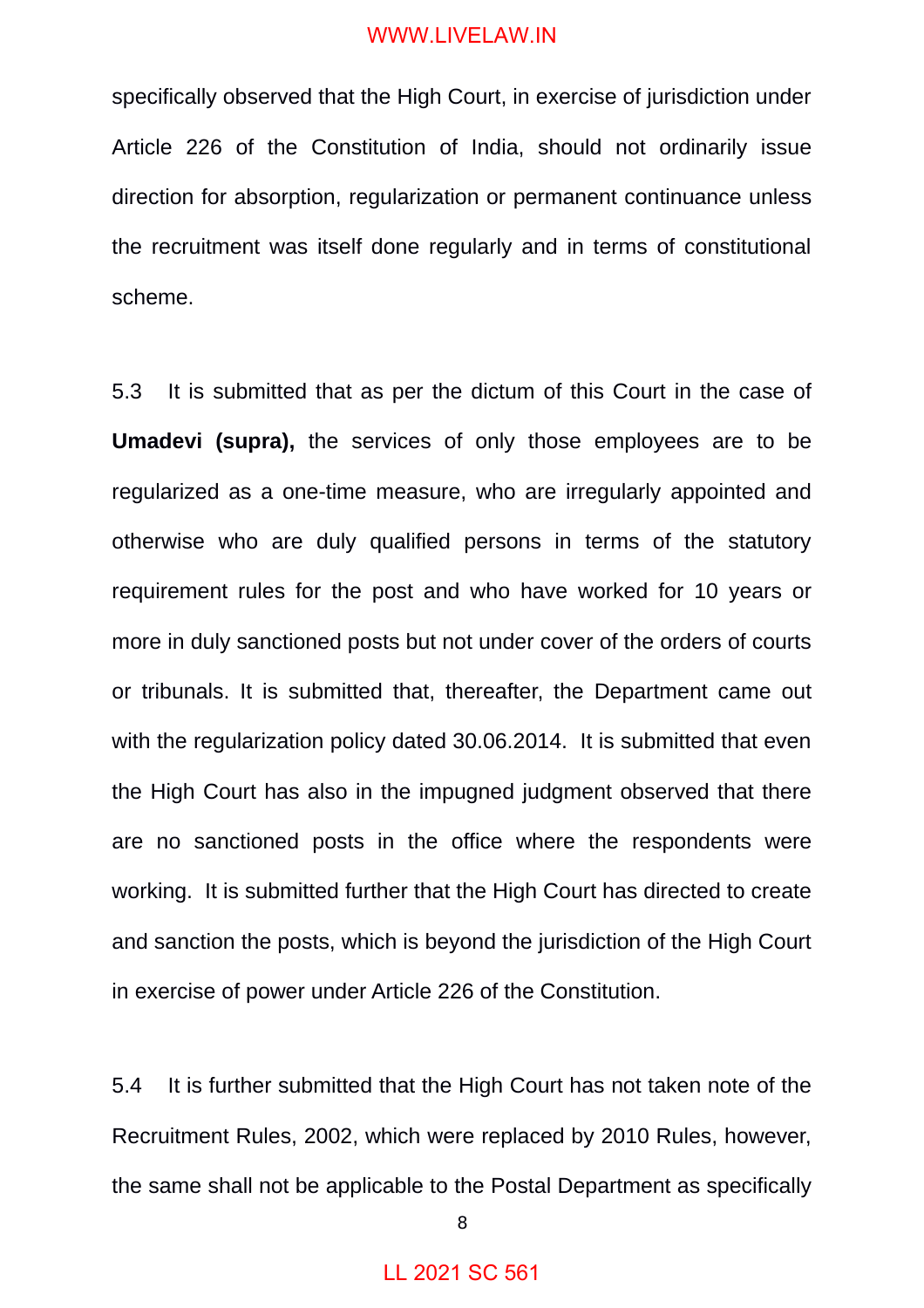mentioned in the said rules. It is further submitted that even the High Court has observed that it is no doubt true that a part-time employee cannot seek parity with full-time worker but despite the same the High Court has observed that whatever benefits, authorities decide to confer on the full-timers, the same can be extended to part-timers as well, of course, on such additional and stringent conditions like double the length of contingent service and/or other reasonable and fair conditions which the authorities may deem fit. It is submitted that the aforesaid observations are also beyond the scope and ambit of exercise of the power under Article 226 of the Constitution.

5.5 It is further submitted that even the High Court has also materially erred in observing that though the respondents are working for four to five hours as part-time daily wagers, they must have worked for full day. It is submitted that aforesaid is absolutely without any basis and the same is not supported by any evidence. It is further submitted that even the observations made by the High Court in paragraph 9 that it is true that these employees are working on "part-time basis only", the ground realities of which a Court can take judicial notice, leave no room to doubt that once the respondents come to their respective work place to perform duties, may be for four to five hours, it is nearly impossible for them to secure another job for the rest of the day. It is submitted that the aforesaid observation is on surmises and conjunctures only. It is

9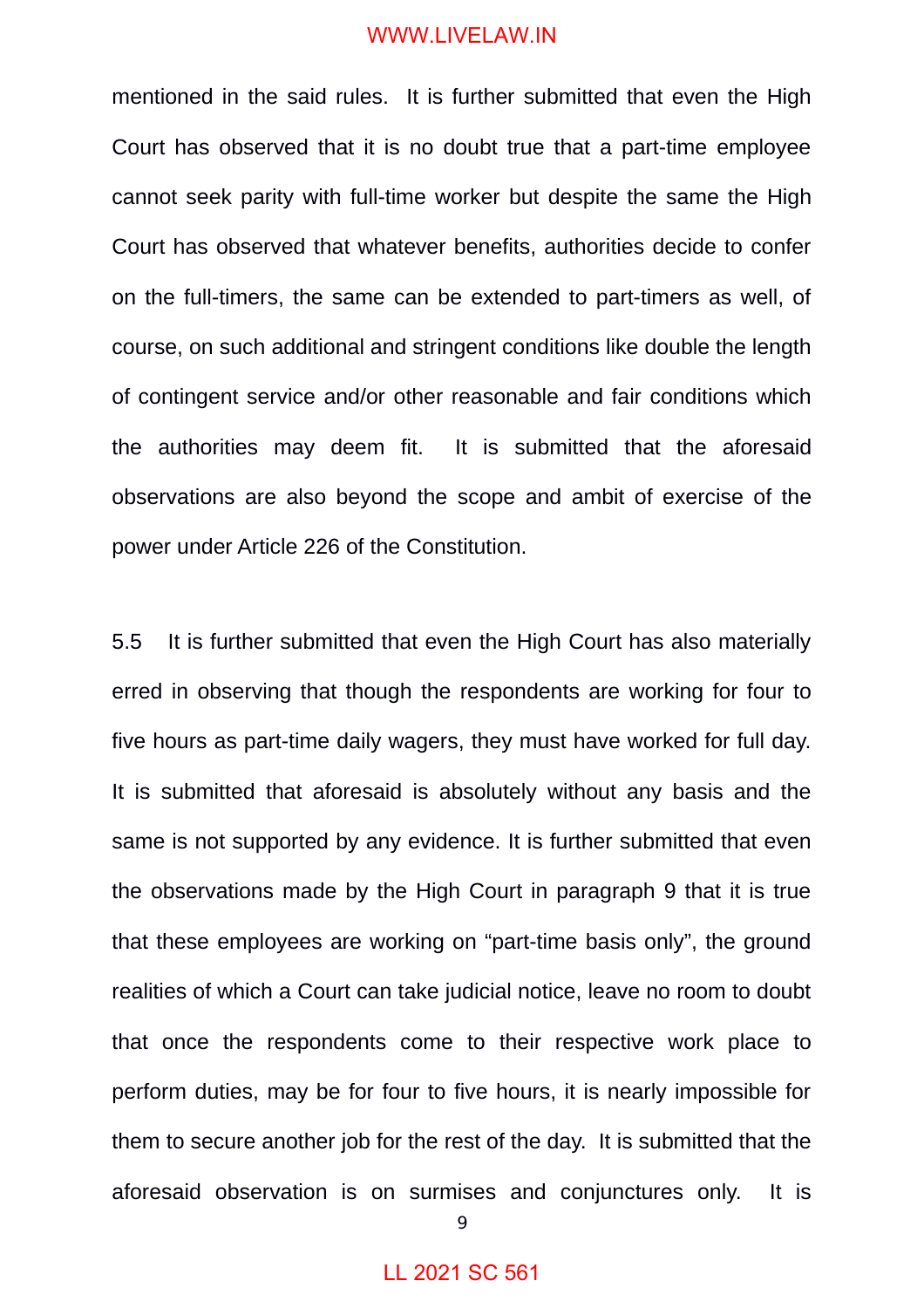submitted that the entire observations made in paragraph 9, thus, are on surmises and conjunctures, which has no factual basis at all.

5.6 Ms. Madhvi Divan, learned ASG has relied upon the decisions of this Court in the cases of **Union of India and Ors. Vs. A.S. Pillai and Ors., (2010) 13 SCC 448; State of Rajasthan and Ors. Vs. Daya Lal and Ors., (2011) 2 SCC 429** and **Secretary, Ministry of Communications and Ors. Vs. Sakkubai and Anr. (1997) 11 SCC 224** in support of her submission that services of a part-time worker working on the post of a full-time worker cannot be regularized. She has also relied upon the decision of this Court in the cases of **Dr. Ashwani Kumar Vs. Union of India and Anr., (2020) 13 SCC 581; State of Karnataka and Anr. Vs. Dr. Praveen Bhai Thogadia, (2004) 4 SCC 684; Anuradha Bhasin Vs. Union of India and Ors., (2020) 3 SCC 637; Oil and Natural Gas Corporation Vs. Krishan Gopal & Ors., (2020) SCC Online SC 150; State of Maharashtra & Anr. Vs. R.S. Bhonde & Ors., (2005) 6 SCC 751** in support of her submission that in judicial review, a Court has no right to direct the Government to review the policy of appointment; in judicial review the Court cannot interfere in the administrative matters and that in the absence of a regular sanctioned post, the Court cannot direct to create one.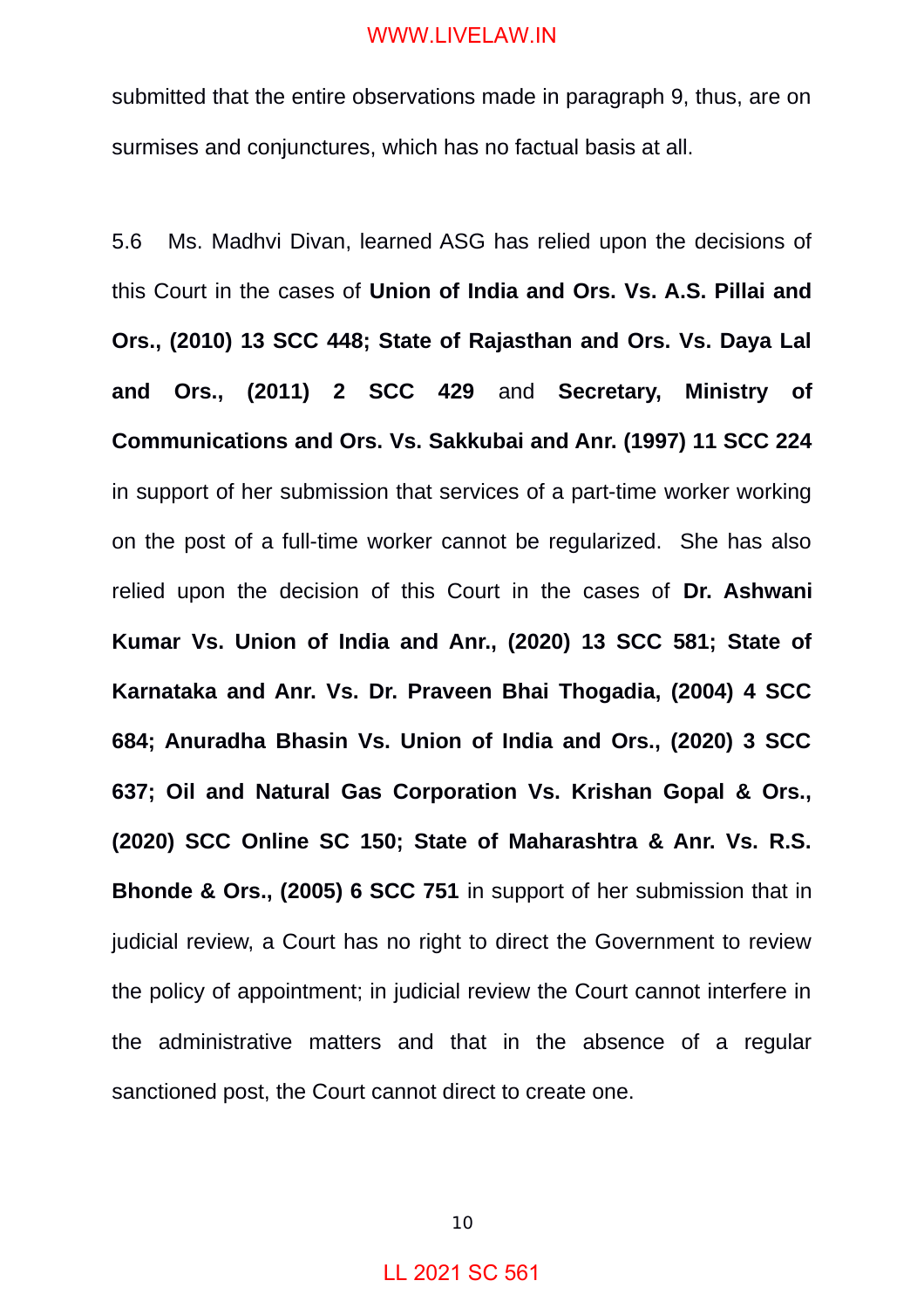6. Present appeals are opposed by Shri Rahul Gupta, learned counsel appearing on behalf of the respondents. It is submitted that by the impugned judgment and order the High Court has decided as many as nine petitions, however, two out of nine are being challenged before this Court. It is submitted, therefore, that qua other seven writ petitions, the Union of India has accepted the verdict and it has become final as the same have not been challenged. It is further submitted that while issuing notice in the present appeals on 22.07.2016, this Hon'ble Court made it clear that it was not inclined to interfere with the directions of the High Court in paragraph 23 of the judgment and, therefore, the scope of present case now confines to the directions contained in paragraph 22 of the impugned judgment. It is submitted that in the present case, the respondent No.1 – Ilmo Devi, who was working continuously since 1982 as a sweeper has already attained the age of retirement and the other respondent Babli, who was working continuously since 1991 as a sweeper is of around 53 years of age and, therefore, this Court may not interfere with the impugned judgment and order passed by the High Court and the present appeals be dismissed keeping the question of law open.

6.1 On merits, Shri Gupta, learned counsel has relied upon the decision of this Court in the case of **Umadevi (supra)** and in the case of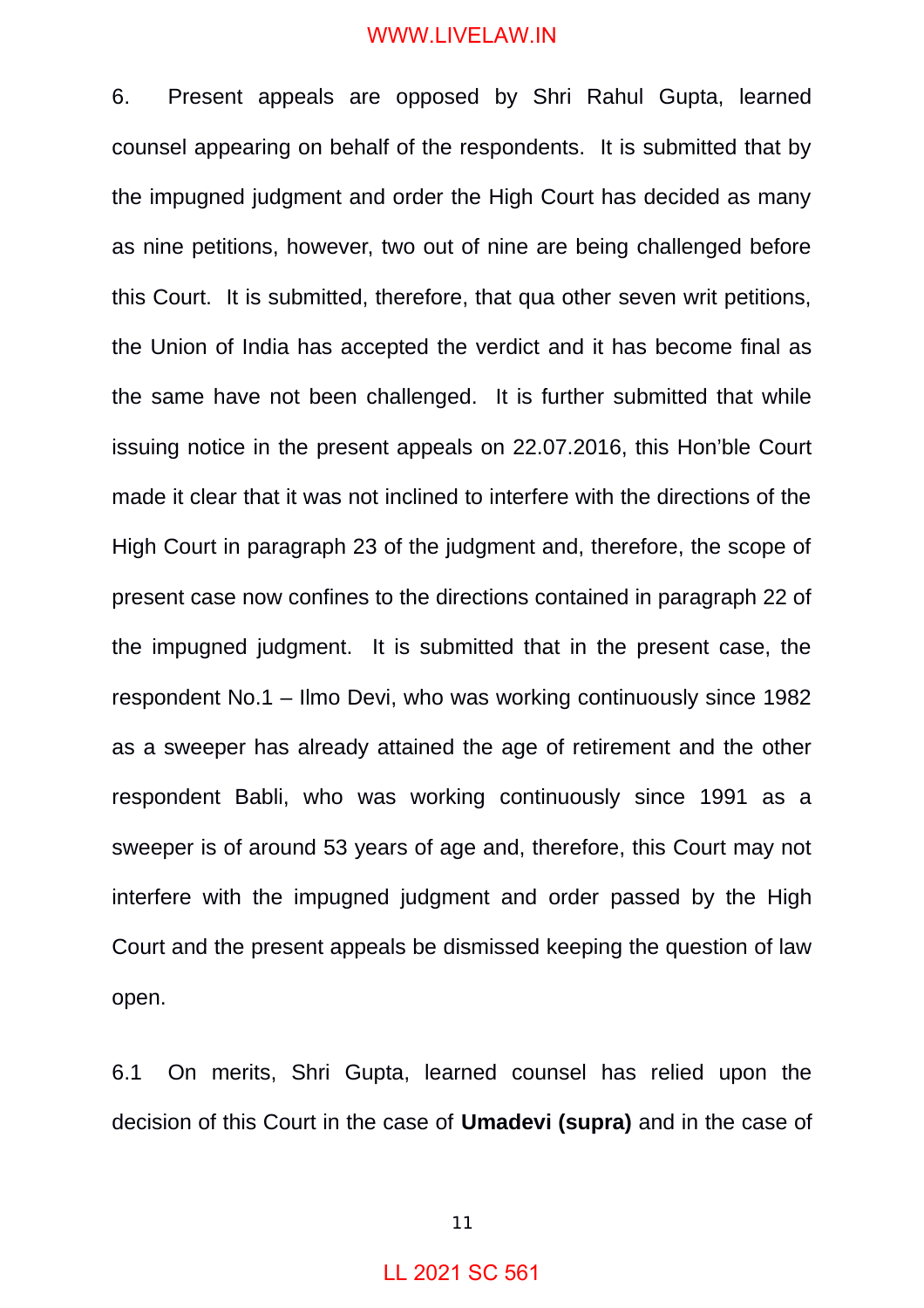# **Mineral Exploration Corpn. Employees' Union Vs. Mineral Exploration Corpn. Ltd. and Anr., (2006) 6 SCC 310**.

7. Heard the learned counsel for the respective parties at length.

8. At the outset, it is required to be noted that the respondentsoriginal applicants were working as contingent paid part-time sweepers (Safai Karamcharies working for less than five hours a day) in a Post Office at Chandigarh. It is not in dispute and cannot be disputed that there are no sanctioned posts of Safaiwalas in the Post Office in which the respondents were working. There is no documentary evidence on record to establish and prove that the respondents were working continuously. Even otherwise as observed hereinabove, they were working as contingent paid part-time sweepers. Even it is not the case on behalf of the respondents that their appointment was done after following due procedure of selection and to that extent, it cannot be said that their appointments were irregular. As such in the absence of any sanctioned posts in the Post Office in which the respondents were working, there was no question of appointing the respondents after following due procedure. In light of the above, the directions issued by the High Court in the impugned judgment and order are required to be considered.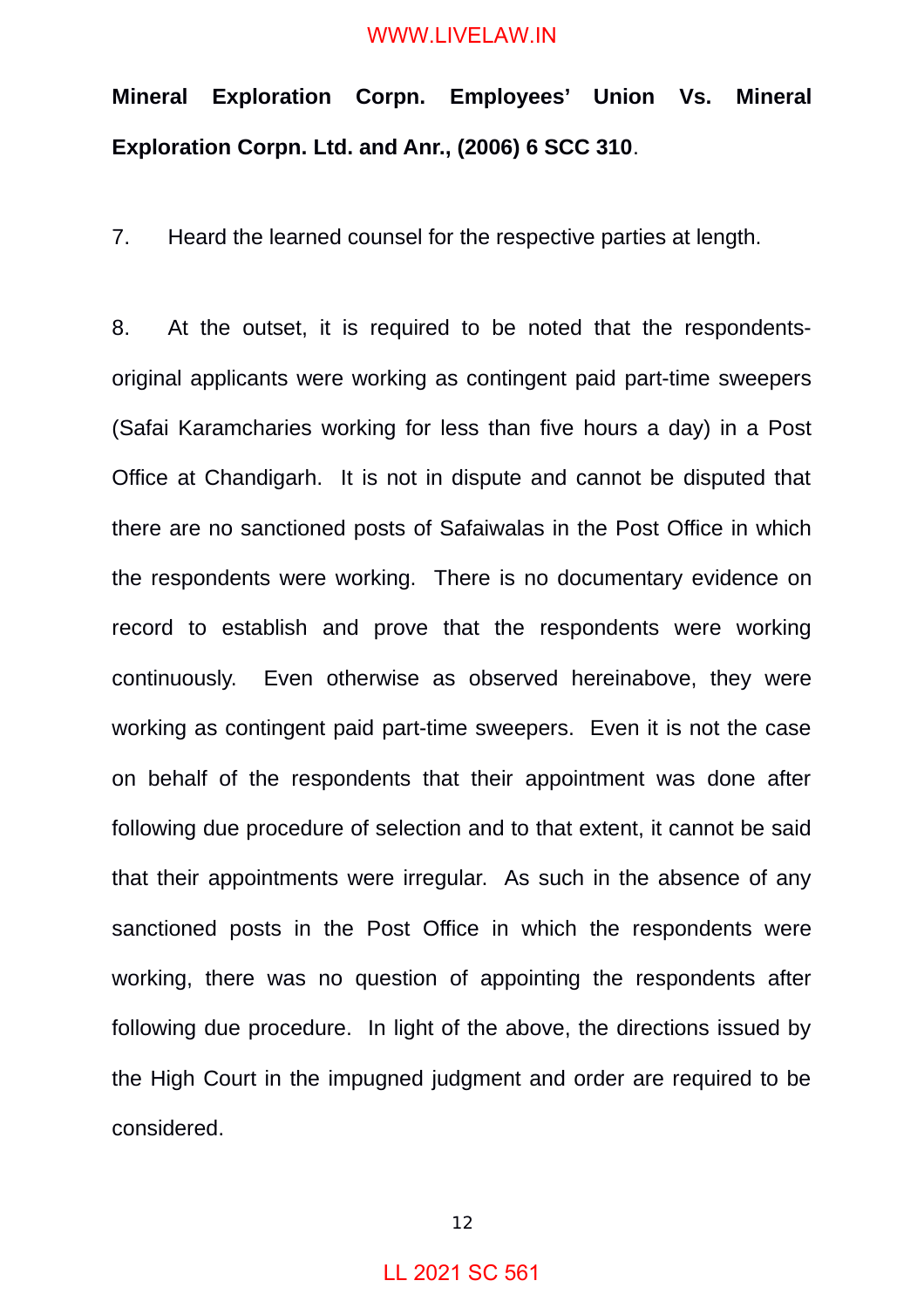8.1 In the present case, pursuant to the order passed by the learned Tribunal and the order passed in the contempt proceedings, the appellants came out with a regularization policy dated 30.06.2014. In the said regularization policy, it has been provided as under:-

- "(i) Regularization of all the Casual Labourers, who have been irregularly appointed, but are duly qualified persons in terms of statutory requirement rules for the post and was engaged against a sanctioned post, shall be done if they have worked for 10 years or more but not under the covers of orders of courts or tribunals as on the date of Hon'ble Apex Court's ibid judgment, i.e., 10.04.2006.
- (ii) A temporary contractual, casual or daily wage worker shall not have a legal right to be made permanent unless he/she fulfills the above criteria.
- (iii) A Casual Labourer engaged without following the due process or the rules relating to appointment and does not meet the above criteria shall not be considered for their absorption, regularization, permanency in the Department.
- (iv) If a Casual Labourer was engaged in infraction of the rules or if his engagement is in violation of the provisions of the Constitution, the said illegal engagement shall not be regularized."

8.2 The aforesaid regularization policy has been framed considering the decision of this Court in the case of **Umadevi (supra).** That thereafter pursuant to the interim order passed by the High Court dated 06.08.2014, the appellant authorities reconsidered the claim of the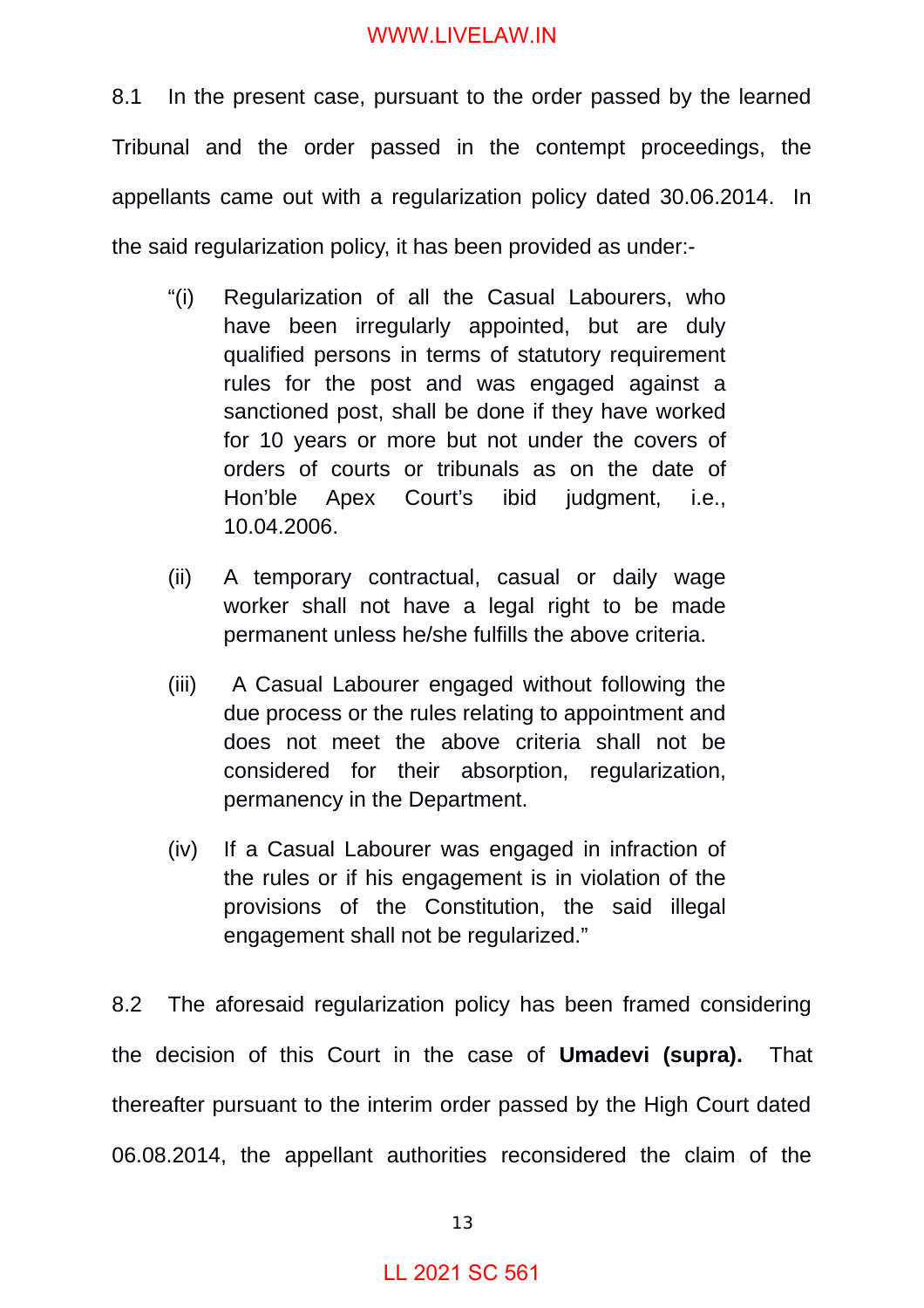respondents herein as per the regularization policy dated 30.06.2014 and the same came to be rejected vide communication dated 11.09.2014 mainly on the ground that there are no sanctioned posts and the employees have not completed ten years of service as on 10.04.2006.

8.3 By the impugned judgment and order, the High Court has directed to reformulate the regularization policy and to take a decision to sanction the post in a phased manner. While issuing the aforesaid directions, the High Court made certain observations, relevant observations, which are necessary for the purpose of present appeals are as under:-

- "**[8]** The respondents in all these cases have worked for more than 10 to 20 years as *contingent employees* and some of them (like in the lead case) have served for about 30 years. A few of them are obviously nearing retirement age as prescribed under the Central/State Service Rules.
- **[9]** *It is true that these employees are working on 'parttime basis' only.* The ground realities of which a Court can take judicial notice, leave no room to doubt that once the respondents come to their respective work place to perform duties, may be for 4 to 5 hours, it is nearly impossible for them to secure another job for the rest of the day. The petitioner-authorities cannot be oblivious of the fact that where supply of manual labour is more than the demand, the market forces won't permit the privaterespondents to have the choice of getting another and alternative employment for the remainder of the day after they are relieved of their duties by the postal authorities.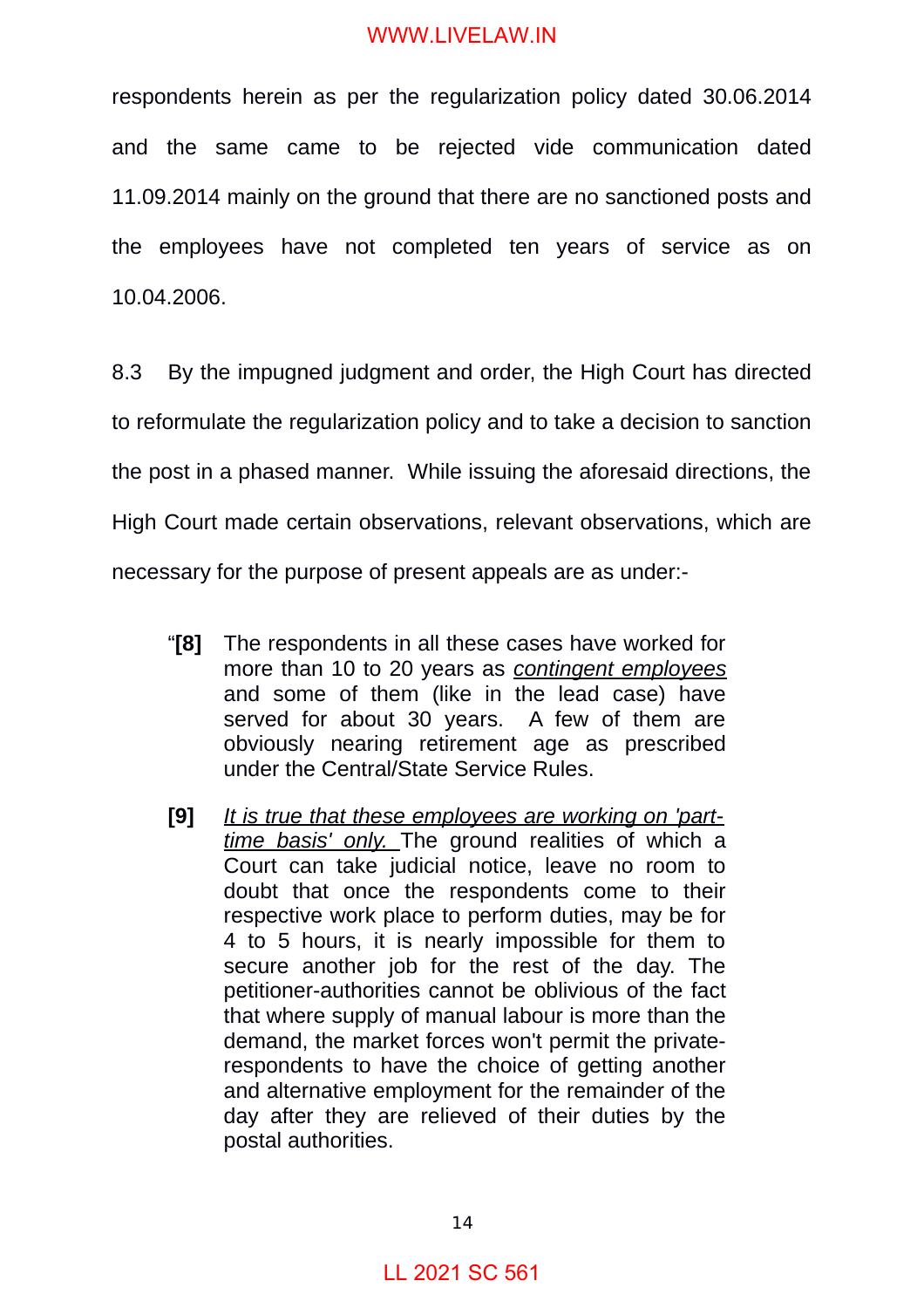- **[12]** *It is no doubt true that a 'part-time' employee cannot seek parity with a 'full time' worker* but then the petitioner-authorities can also draw no mileage out of their undue favour shown to those who are engaged for 7 to 8 hours and total neglect of the others who are 'part-time' due to 4 to 5 hours engagement. It appears to us that whatever benefits authorities decide to confer on the full-timers, the same can be extended to part-timers as well, of course, on such additional and stringent conditions like double the length of contingent service and/or other reasonable and fair conditions which the authorities may deem fit.
- **[13]** While we refrain from suggesting any policy module as such an exercise falls within the domain of the Executive only, the authorities ought to be cautioned that the policy, so framed, must reflect the due application of mind as well as their conscious decision to reject or accept the claim of any class or category of contractual employees.
- **[15]** Be that as it may, now the Department of Postal and Ministry of Communication and I.T. has issued a policy circular dated 30.06.2014 for the welfare of casual labourers. The above-stated policy is said to have been issued in compliance to the directions issued in Uma Devi's case (supra). The salient feature of the aforesaid policy are to the following effect.
	- "(i) Regularization of all the casual Labourers, who have been irregularly appointed, but are duly qualified persons in terms of statutory recruitment rules for the post and was engaged against a sanctioned post, shall be done if they worked for 10 years or more but not under the covers of orders of courts or tribunals as on the date of Hon'ble Apex Court's ibid judgment i.e. 10.04.2006 (Secretary State of Karnataka and others versus Uma Devi and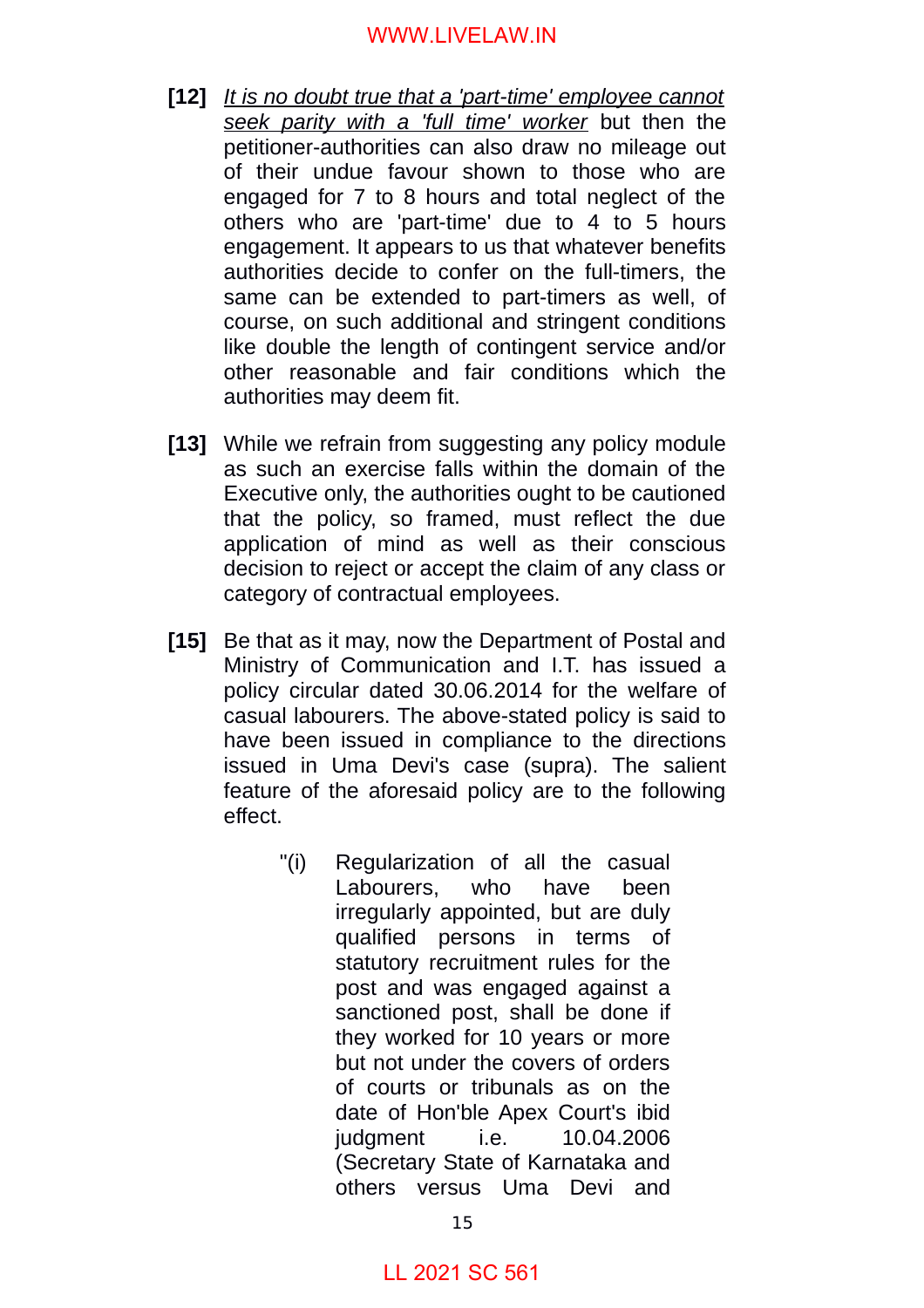others in Civil Appeal No.3595- 3612/1999).

- (ii) A Temporary, Contractual, Casual or Daily wage worker shall not have a legal right to be made permanent unless he/she fulfills the above criteria.
- (iii) A casual Labourer engaged without following the due process or the rules relating to appointment and does not meet the above criteria shall not be considered for their absorption, regularization, permanency in the Department.
- (iv) If a casual Labourer was engaged in Infraction of the rules or if his engagement is in violation of the provision of the Constitution, the said illegal engagement shall not be regularized...."(emphasis applied)
- **[18]** We have given our thoughtful consideration to both the reasons assigned by the petitioner-authorities, who have further stated that as of now, fresh engagements on contingent or daily wage basis have been completely stopped. If that is so, it can be safely inferred that only a small group of daily wage part-time employees engaged before 10.04.2006 are still working. If their eligibility of 10 years daily wage service is determined in the year 2014-15 on the basis of cut off date of 10.04.2006, such a policy would be an exercise in futility. The petitioners themselves have taken more than 8 years in giving effect to one of the directions in Uma Devi's case (supra), hence, they cannot reject the claim of daily-wage employees with an ante-date cut off date as the compliance of such an eligibility condition is nearly impossible. This would render the policy totally ineffective and a brutum fulmen without percolating even a drop of benefit to those for whom it has been formulated.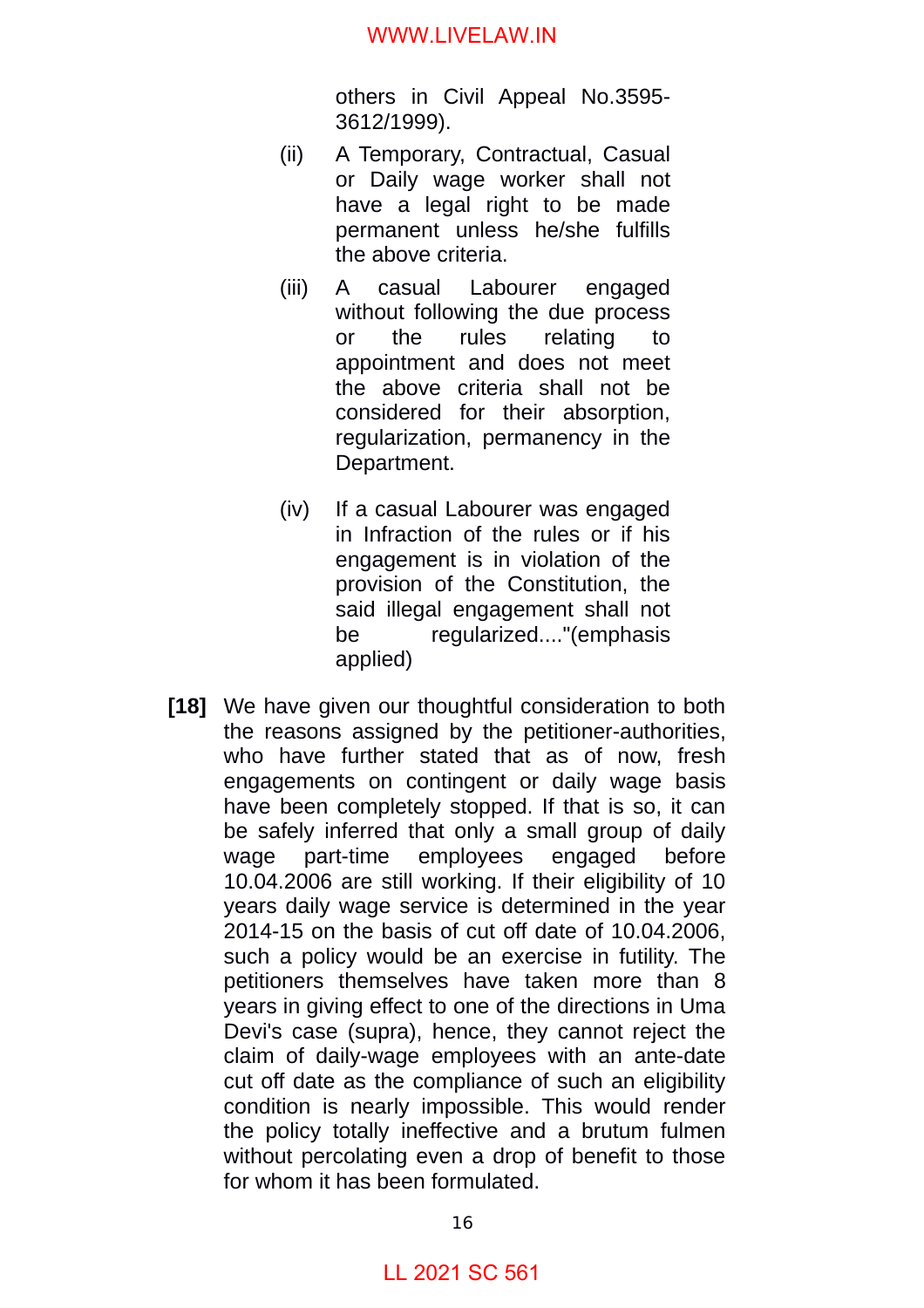- **[20]** Surely, the respondents cannot be made regular in the absence of sanctioned posts, but then what is the public purpose sought to be achieved through the policy dated 30.06.2014? The Executive who has authored the policy is also competent to create or sanction the posts. Depending upon the total expenditure now being incurred on the retention of respondents, we have no reason to doubt that the petitioners can rationalize their resources and sanction some regular posts every year so that the respondents can be adjusted on regular basis without any unbearable additional financial burden on the Department, but before they leave the department on attaining the age of superannuation.
- **[21]** The petitioners might have incurred huge expenditure in defending multiple litigation initiated by contractual employees who are now a diminishing cadre. This is for the petitioners to take a pragmatic view and divert this unproductive expenditure towards sanctioning the posts in a phased manner for adjusting the respondents."

8.4 The observations made in paragraph 9 are on surmises and conjunctures. Even the observations made that they have worked continuously and for the whole day are also without any basis and for which there is no supporting evidence. In any case, the fact remains that the respondents served as part-time employees and were contingent paid staff. As observed above, there are no sanctioned posts in the Post Office in which the respondents were working, therefore, the directions issued by the High Court in the impugned judgment and order are not permissible in the judicial review under Article 226 of the Constitution. The High Court cannot, in exercise of the power under Article 226, issue a Mandamus to direct the Department to sanction and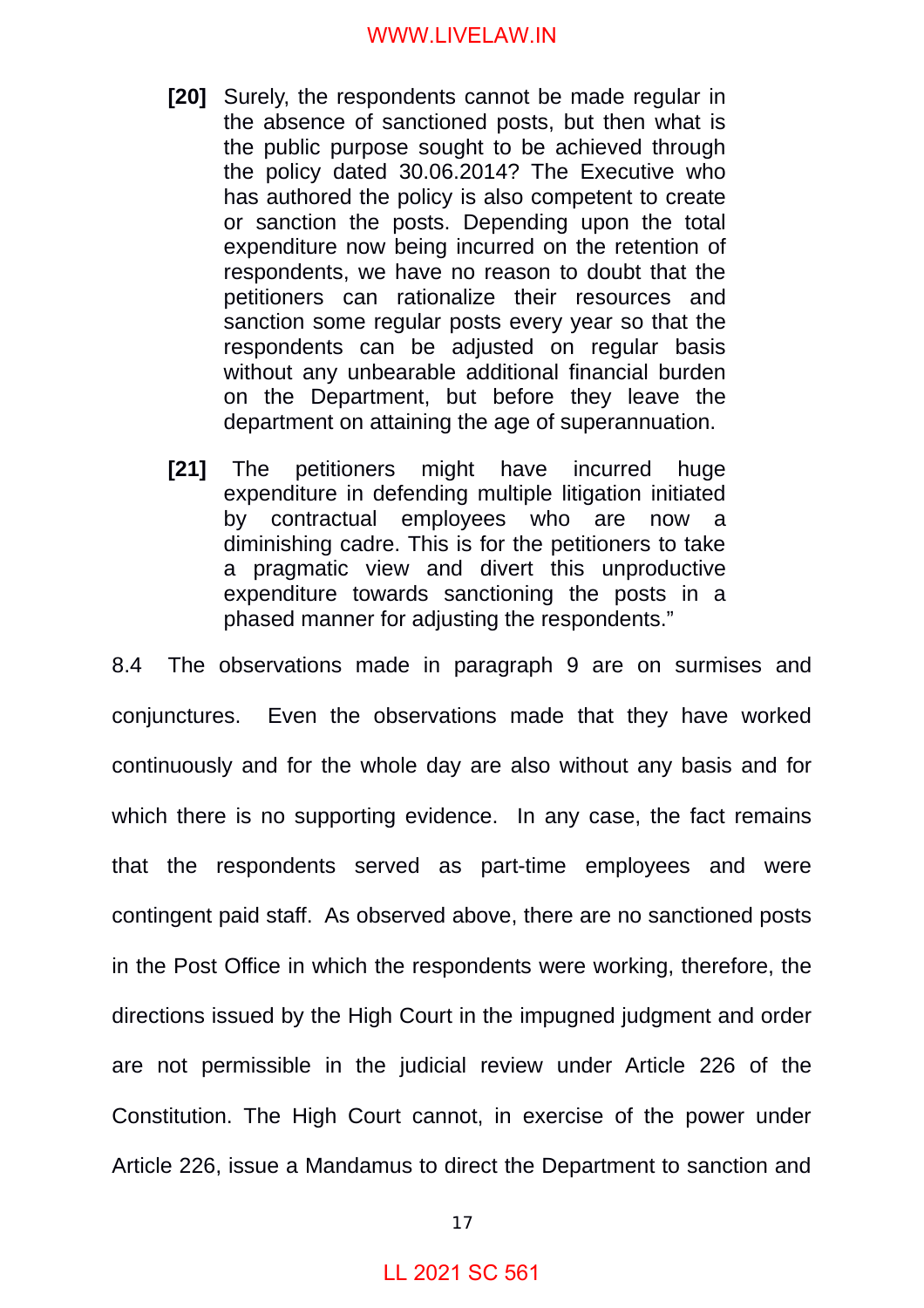create the posts. The High Court, in exercise of the powers under Article 226 of the Constitution, also cannot direct the Government and/or the Department to formulate a particular regularization policy. Framing of any scheme is no function of the Court and is the sole prerogative of the Government. Even the creation and/or sanction of the posts is also the sole prerogative of the Government and the High Court, in exercise of the power under Article 226 of the Constitution, cannot issue Mandamus and/or direct to create and sanction the posts.

8.5 Even the regularization policy to regularize the services of the employees working on temporary status and/or casual labourers is a policy decision and in judicial review the Court cannot issue Mandamus and/or issue mandatory directions to do so. In the case of **R.S. Bhonde and Ors. (supra)**, it is observed and held by this Court that the status of permanency cannot be granted when there is no post. It is further observed that mere continuance every year of seasonal work during the period when work was available does not constitute a permanent status unless there exists a post and regularization is done.

8.6 In the case of **Daya Lal & Ors. (supra)** in paragraph 12, it is observed and held as under:-

**"12.** We may at the outset refer to the following wellsettled principles relating to regularisation and parity in pay, relevant in the context of these appeals: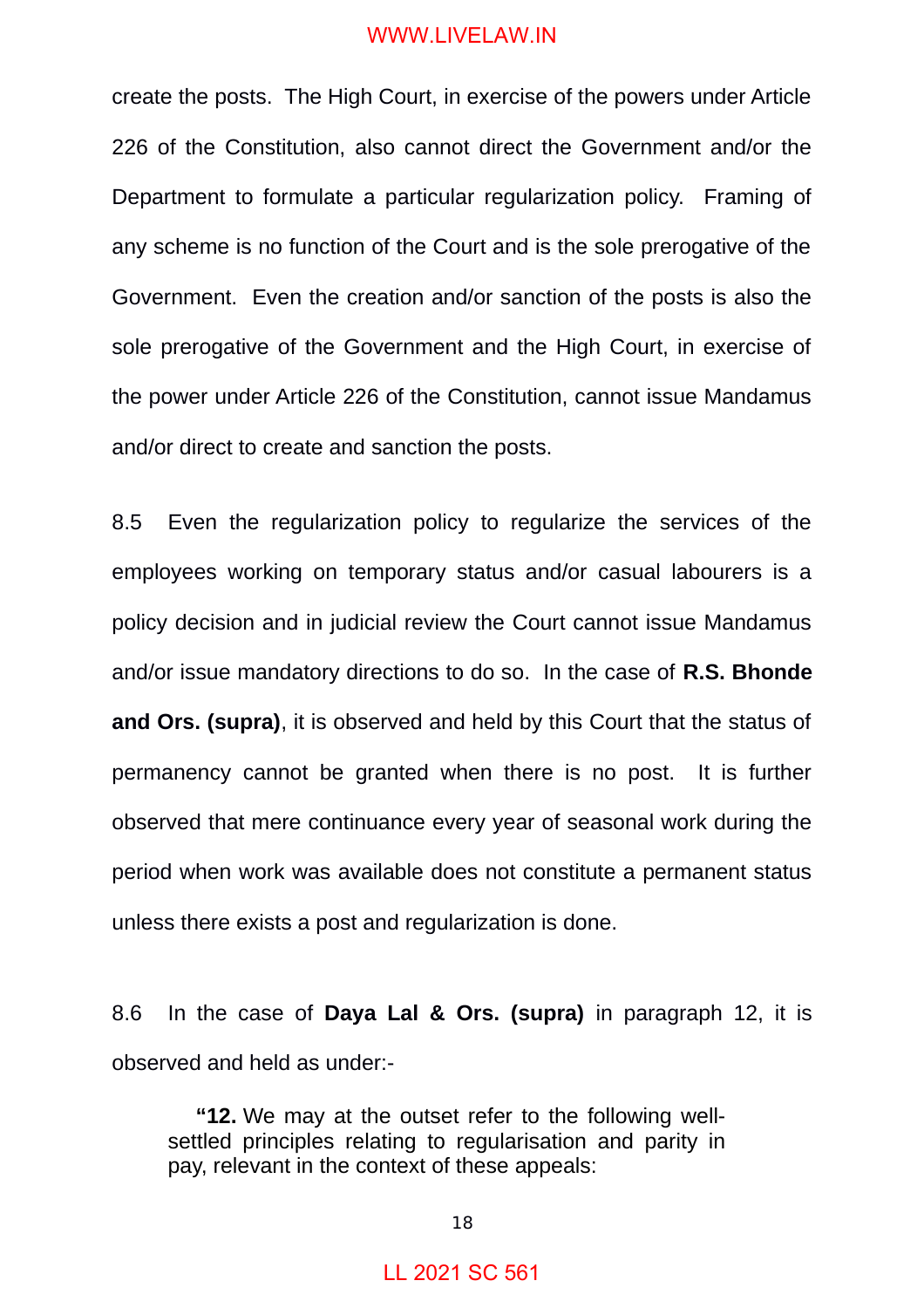(*i*) The High Courts, in exercising power under Article 226 of the Constitution will not issue directions for regularisation, absorption or permanent continuance, unless the employees claiming regularisation had been appointed in pursuance of a regular recruitment in accordance with relevant rules in an open competitive process, against sanctioned vacant posts. The equality clause contained in Articles 14 and 16 should be scrupulously followed and Courts should not issue a direction for regularisation of services of an employee which would be violative of the constitutional scheme. While something that is irregular for want of compliance with one of the elements in the process of selection which does not go to the root of the process, can be regularised, back door entries, appointments contrary to the constitutional scheme and/or appointment of ineligible candidates cannot be regularised.

(*ii*) Mere continuation of service by a temporary or ad hoc or daily-wage employee, under cover of some interim orders of the court, would not confer upon him any right to be absorbed into service, as such service would be "litigious employment". Even temporary, ad hoc or daily-wage service for a long number of years, let alone service for one or two years, will not entitle such employee to claim regularisation, if he is not working against a sanctioned post. Sympathy and sentiment cannot be grounds for passing any order of regularisation in the absence of a legal right.

(*iii*) Even where a scheme is formulated for regularisation with a cut-off date (that is a scheme providing that persons who had put in a specified number of years of service and continuing in employment as on the cut-off date), it is not possible to others who were appointed subsequent to the cut-off date, to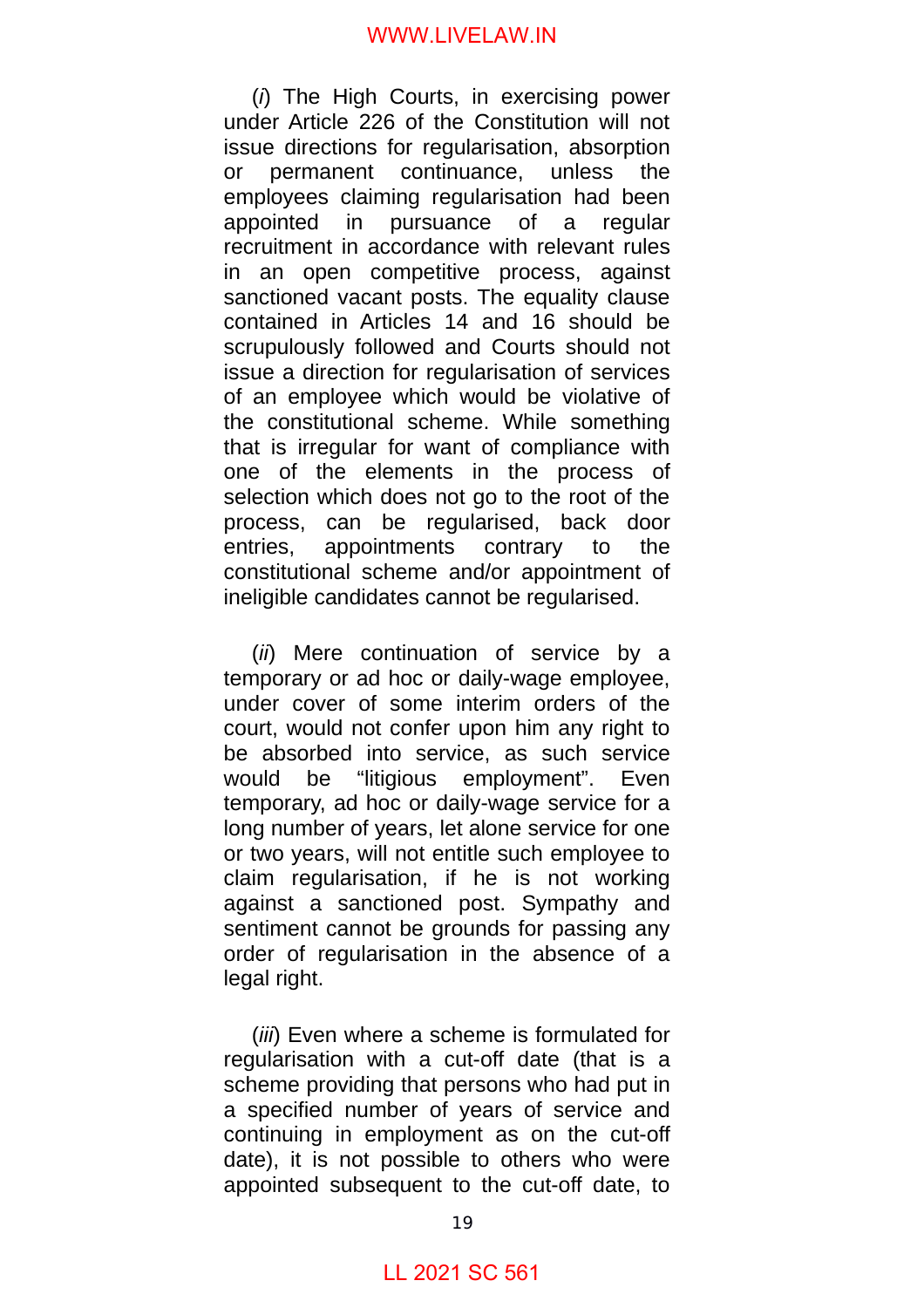claim or contend that the scheme should be applied to them by extending the cut-off date or seek a direction for framing of fresh schemes providing for successive cut-off dates.

(*iv*) Part-time employees are not entitled to seek regularisation as they are not working against any sanctioned posts. There cannot be a direction for absorption, regularisation or permanent continuance of part-time temporary employees.

(*v*) Part-time temporary employees in government-run institutions cannot claim parity in salary with regular employees of the Government on the principle of equal pay for equal work. Nor can employees in private employment, even if serving full time, seek parity in salary with government employees. The right to claim a particular salary against the State must arise under a contract or under a statute.

[See *State of Karnataka* v. *Umadevi (3)* [(2006) 4 SCC 1], *M. Raja* v. *CEERI Educational Society* [(2006) 12 SCC 636], *S.C. Chandra* v. *State of Jharkhand* [(2007) 8 SCC 279], *Kurukshetra Central Coop. Bank Ltd.* v. *Mehar Chand* [(2007) 15 SCC 680] and *Official Liquidator* v. *Dayanand* [(2008) 10 SCC 1.]

8.7 Thus, as per the law laid down by this Court in the aforesaid decisions part-time employees are not entitled to seek regularization as they are not working against any sanctioned post and there cannot be any permanent continuance of part-time temporary employees as held. Part-time temporary employees in a Government run institution cannot claim parity in salary with regular employees of the Government on the principle of equal pay for equal work.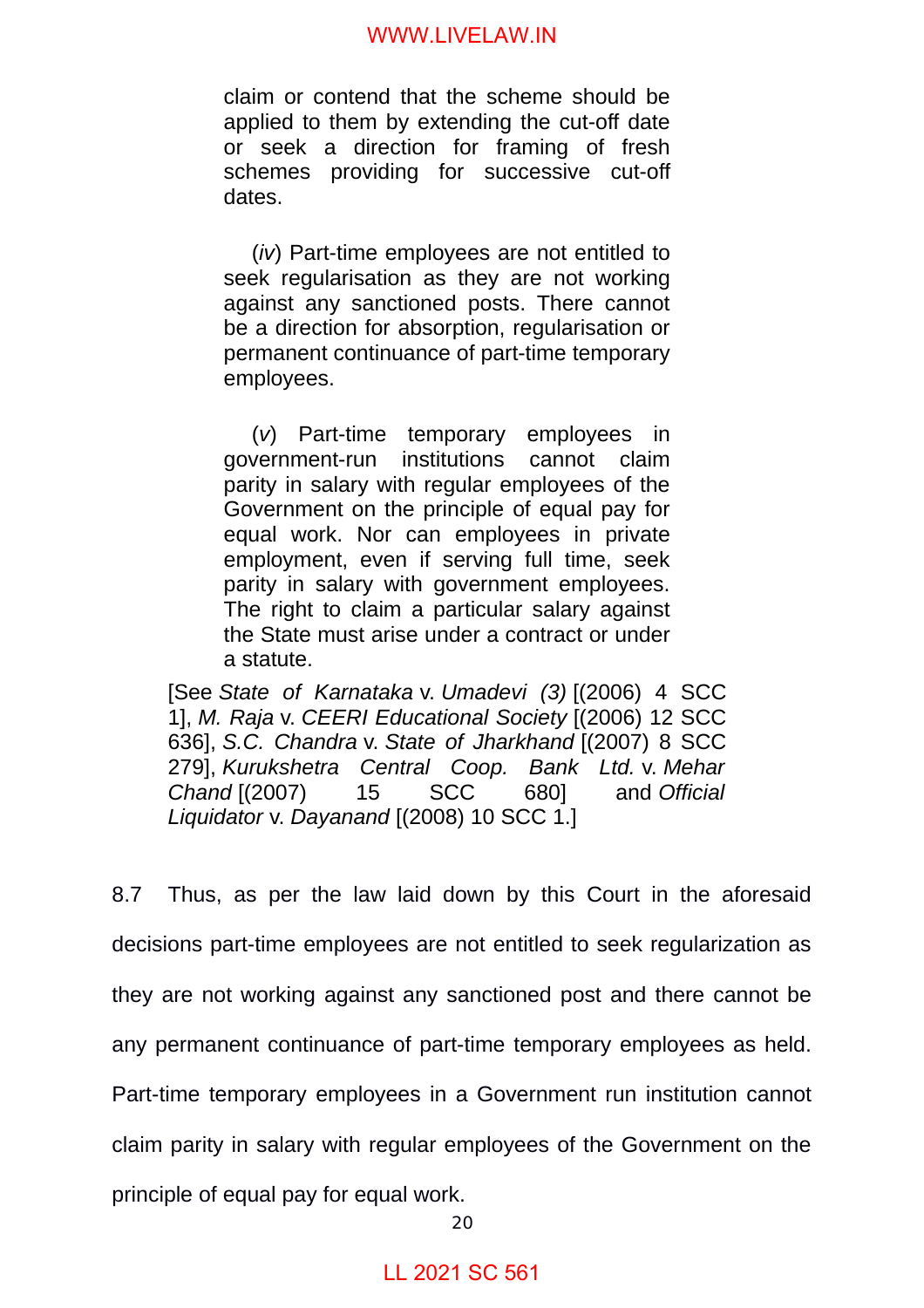8.8 Applying the law laid down by this court in the aforesaid decisions, the directions issued by the High Court in the impugned judgment and order, more particularly, directions in paragraphs 22 and 23 are unsustainable and beyond the power of the judicial review of the High Court in exercise of the power under Article 226 of the Constitution. Even otherwise, it is required to be noted that in the present case, the Union of India/Department subsequently came out with a regularization policy dated 30.06.2014, which is absolutely in consonance with the law laid down by this Court in the case of **Umadevi (supra)**, which does not apply to the part-time workers who do not work on the sanctioned post. As per the settled preposition of law, the regularization can be only as per the regularization policy declared by the State/Government and nobody can claim the regularization as a matter of right dehors the regularization policy. Therefore, in absence of any sanctioned post and considering the fact that the respondents were serving as a contingent paid part-time Safai Karamcharies, even otherwise, they were not entitled for the benefit of regularization under the regularization policy dated 30.06.2014.

8.9 Though, we are of the opinion that even the direction contained in paragraph 23 for granting minimum basic pay of Group 'D' posts from a particular date to those, who have completed 20 years of part-time daily wage service also is unsustainable as the part-time wagers, who are

#### 21